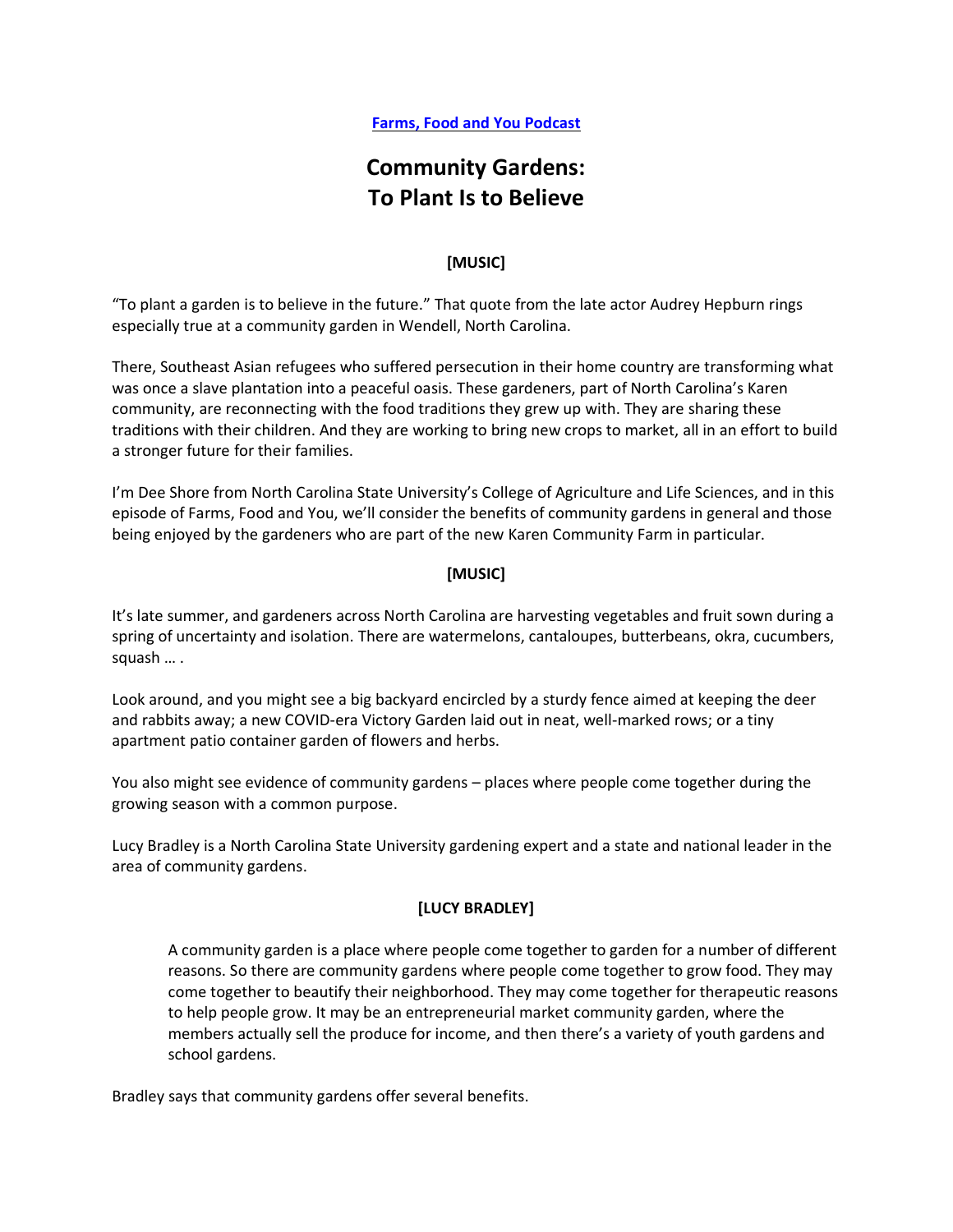## **[LUCY BRADLEY]**

When you're talking about food gardens the obvious outcome is food. So people produce healthy, fresh food. They've had some control over how that food is grown and what types of herbicides or pesticides, or fertilizers are used on that food.

But you also grow people, and you grow communities, and you build relationships and networks that help your communities.

Bradley says that research has shown that people who participate in community gardens improve their diets by eating more fruits and vegetables. Community gardens also have economic, social and environmental benefits.

# **[LUCY BRADLEY]**

In terms of the bigger picture for community gardens overall there've been studies that show that there's a reduction in crime in neighborhoods where community gardens have been created. You certainly create urban wildlife habitat and urban pollinator habitat. And even studies have showed that the value of property around community gardens goes up.

Community gardens at schools also have important advantages. Liz Driscoll is an NC State University 4-H youth development specialist:

# **[LIZ DRISCOLL]**

Those benefits we have found have been increased academic achievement, increased positive attitudes around not only science, but health and nutrition. It often is a more inclusive space. And so we have found that some of our students who maybe don't thrive as much in a traditional academic setting might thrive in a garden. So it could be a place for them to achieve in a different way.

At the Karen Community Farm in Eastern Wake County, young and old are profiting from a new gardening partnership. The project is giving new life to an old farm, and it's helping immigrant families connect in new ways to their new home in North Carolina's piedmont.

The Karen refugees arrived around a decade ago from camps in Thailand, where they'd lived for years after being persecuted in the countryside of Burma, a Southeast Asian country now known as Myanmar.

Civil war broke out there in the late 1940s, after Burma gained its independence from Great Britain. The Karen people, an ethnic minority, suffered brutal persecution at the hands of the ruling government. The war is one of the longest – if not the longest – civil war in the world today.

Kay Coleman is helping the Karen refugees establish their new garden. She first met some of them in Raleigh when she helped them set up a one-acre plot within the farm she ran for the nonprofit Inter-Faith Food Shuttle. When the nonprofit agency could no longer accommodate the Karen garden, Coleman connected the refugees with someone she thought could help.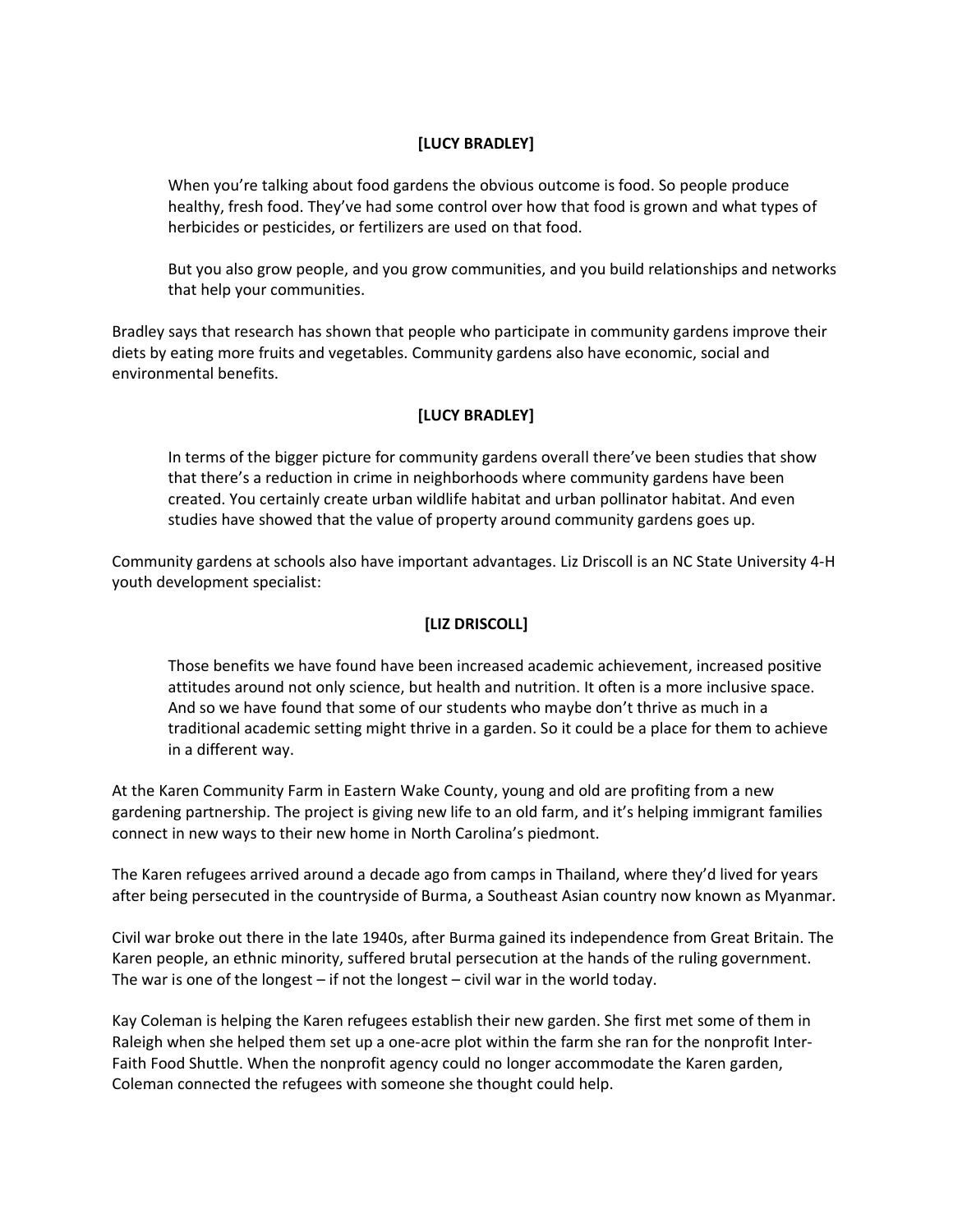Talmage Brown is a retired NC State University professor and a food shuttle volunteer. He owns a small piece of what had been a 4,500-acre plantation established by his great, great, great grandfather in 1798.

#### **[TALMAGE BROWN]**

A little bit about the background of the farm: This farm is called Oaky Grove. It's a farm where my mother was born and raised. And she had six brothers and sisters, and at the time I was born, my grandma was still living, and we used to go out there on holidays, and it became special place for me.

Brown says some of his fondest memories are from times spent at Oaky Grove, hearing his aunts and uncles and mother talk about the old days. He and his mother went on to purchase a piece of the farm. And Brown doesn't want the land to become another housing development. He saw a partnership with the Karen community as a win-win.

# **[TALMAGE BROWN]**

I saw this as an opportunity to keep it as a farm, get into sustainable farming and then if our project will be successful, Oaky Grove could be quite an advantage to the Karen community, it would benefit me in helping me maintain it as a farm, and that's what we're working toward now.

With the help of Brown, Coleman and others, the Karen community began building their garden at Oaky Grove in 2019. Most of the families who are now growing produce in the garden are doing so to feed themselves and their families. Two farmers want to market some of the Asian specialty crops they grow.

One of them, Htoo Saw Ywa, gave us a quick tour of the three-acre community garden at Oaky Grove. It was a hot day cooled by a brisk wind. As the gardeners worked, they shared stories and laughter.

#### **[LAUGHTER AND FOREIGN LANGUAGE CONVERSATION]**

Some things that we saw in the Karen garden are common to most North Carolina plots – things like eggplant and okra, cucumbers and tomatoes. But there were Asian specialty plants like yard-long beans. Yard-long beans are like string beans, only longer than Htoo Saw's arm.

Growing on a bamboo trellis, there were basketball-sized water gourds. Long, skinny ridge gourds. And then greenish-yellow gourds that Coleman held in her outstretched hand. They're called bitter gourds, and she says their name tells you all you need to know about their taste.

Htoo Saw then led us to another area of the garden.

#### **[FOOTSTEPS IN DRY GRASS]**

He stopped and pointed out lemongrass, turmeric and even rice plants that his fellow farmer Htoo Paw Loe is growing.

Coleman wanted to know more about these.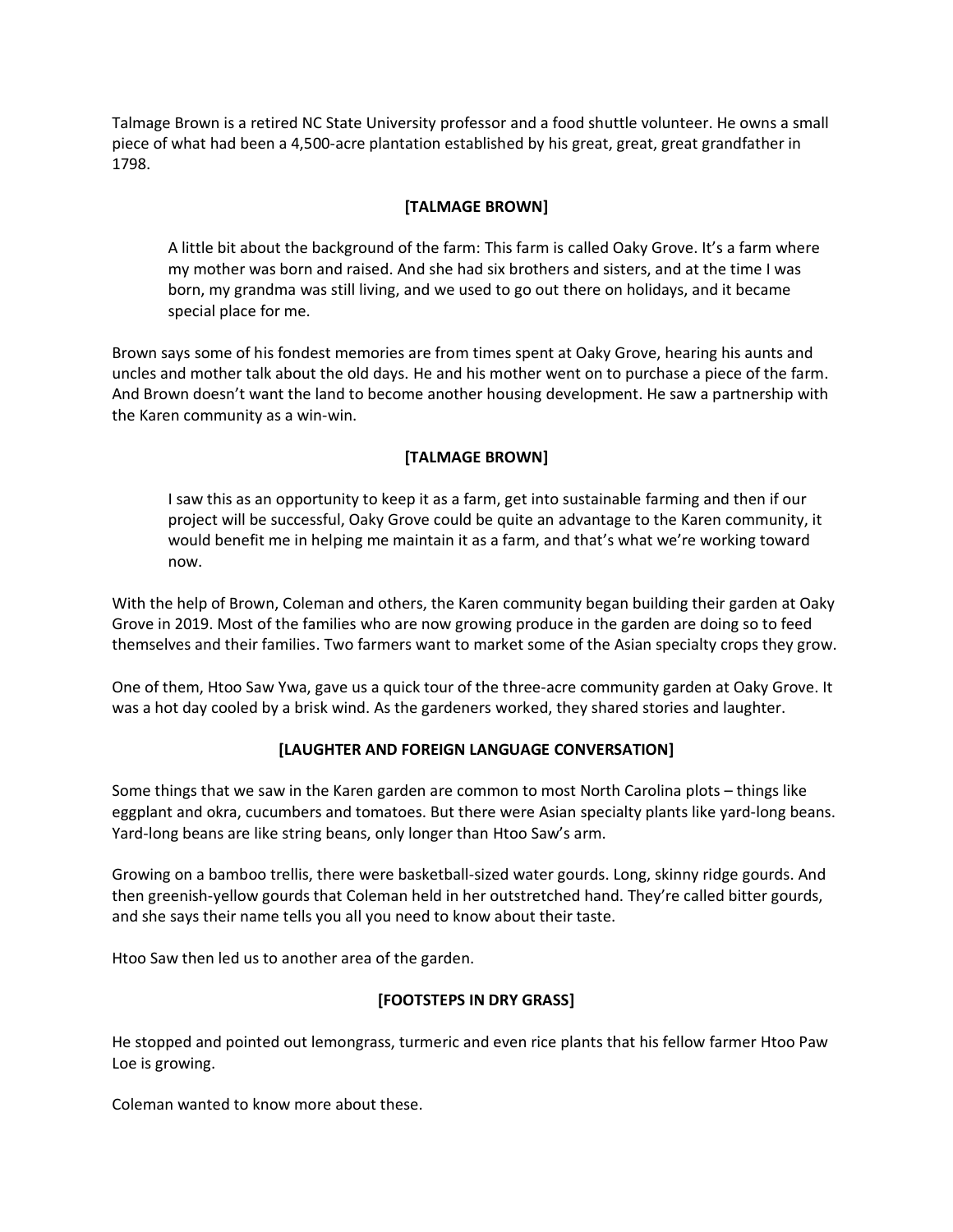#### **[SOUNDBITE: KAY COLEMAN AND HTOO SAW YWA]**

**Kay Coleman:** What variety is she using, do you know?

**Htoo Saw Ywa:** I don't know. I have to ask her.

**Kay Coleman:** Because when we grew rice in the farm, we had a dig a hole, and every time I passed by it, I had to pour a five-gallon bucket of water on it. [Laughs]

**Htoo Saw Ywa:** There are three or five different kinds of rice in Burma. The one that we plant on the mountainside – that is good for growing in the rainy season.

**Kay Coleman:** Uh-huh.

**Htoo Saw Ywa:** You don't need a lot of water, but it's fed by the rainwater. The one that we grew in the low-level area – yeah – you need to give that plenty of water.

**Kay Coleman:** That's like the rice paddy?

**Htoo Saw Ywa:** That is another kind – this takes longer to grow.

**Kay Coleman:** Is this the mountainside kind?

**Htoo Saw Ywa:** I think it is not in the mountain – you cannot grow it here, because here it's dry.

**Kay Coleman:** Wow.

Coleman, Gary Bullen – an NC State farm management specialist – and others meet with the farmers regularly to help them learn about growing and marketing practices that are standard in North Carolina. Coleman says the learning goes both ways.

#### **[KAY COLEMAN]**

We are working together because they know how to farm in Southeast Asia. The Southeast Asian food that they grow … is very, very different. It's a big learning curve for me. They've been doing that forever in the refugee camps, and so they know how to grow food. They just don't know how to grow this food in Piedmont, North Carolina.

Htoo Paw, the farmer growing the rice that Htoo Saw pointed out, agrees. She notes that the seasons, the weather patterns and the insects she experiences as a farmer in North Carolina are much different than those she faced when helping her parents farm in Burma and when gardening in the refugee camp in Thailand.

Farming is also hard here because the Karen garden doesn't have tractors or lawnmowers, and the fencing hasn't been enough to stop rabbits. They've secured funding for a hoop house and a well, but they don't yet have money for electricity that would allow them to operate the greenhouse that's under construction.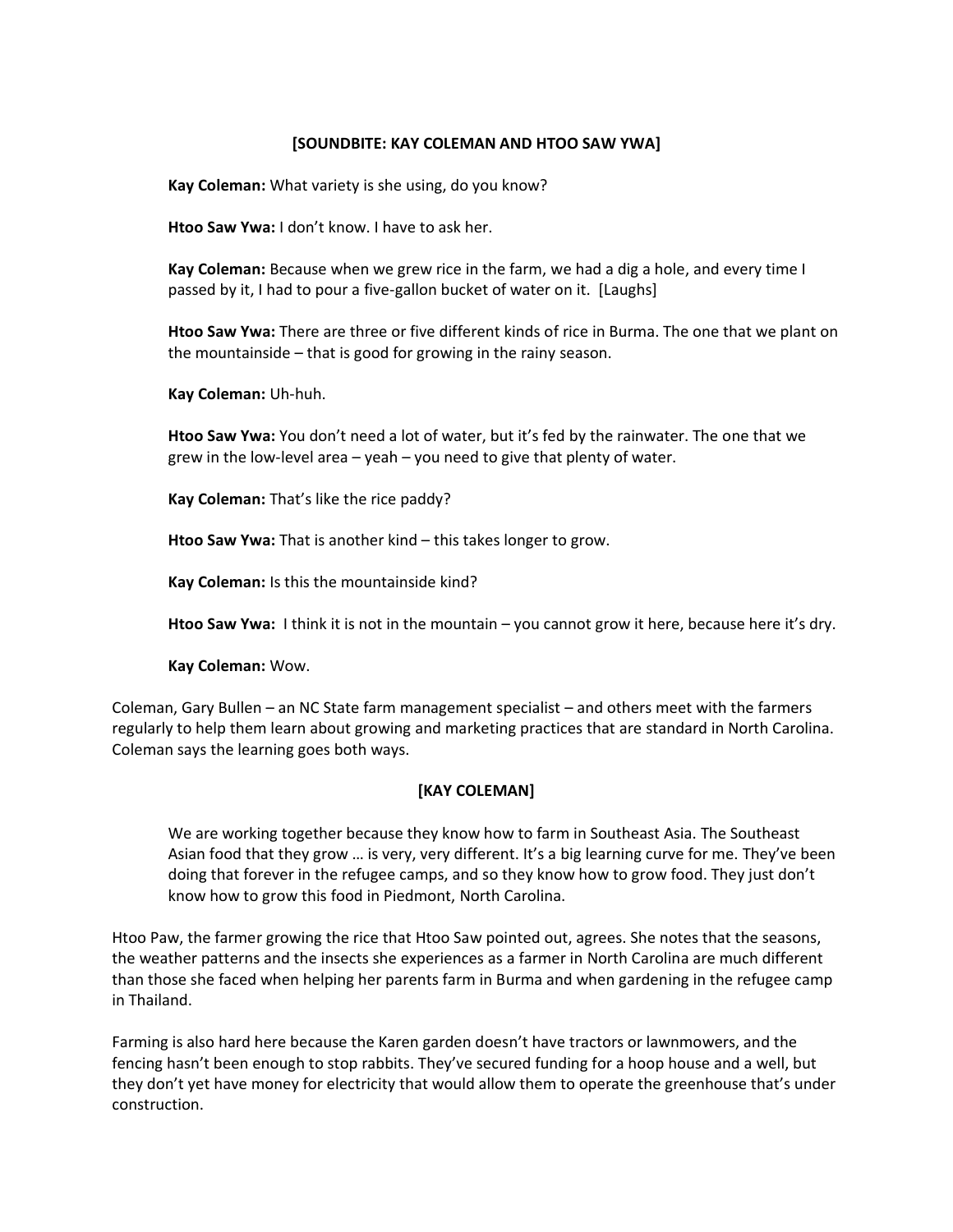For the help she's received, Htoo Paw expresses gratitude. She speaks in the Karen language, and Htoo Saw interprets for her.

### **[HTOO PAW LOE: FOREIGN LANGUAGE]**

## **[HTOO SAW YWA INTERPRETS]**

The first gratefulness to every helper is they open up opportunities for us to grow in the open field and wider place – before we have our chance to grow this only in our small space backyard. Now we get to manage to grow in a big space like this. So that is very beneficial for me. Number one reason.

The other reason is we are very thankful to them to help us to learn to legalize our farm. To follow the laws and rules here. It's legalized under the rules now of North Carolina.

Another Karen gardener, Sa Tin, says the project has been about more than simply growing food: At the farm, families are able to enjoy fresh air, and their health improves. Their children put away their video games and get to see how to plant and grow water gourds, rice and other traditional crops.

It's not just about growing plants for today, she says, it's about sharing a culture far into the future. Again, Htoo Saw interprets.

## **[SA TIN: FOREIGN LANGUAGE]**

# **[HTOO SAW YWA INTERPRETS]**

When you started this project, it's not only for our generation, for our children's generation to come. Karen people, almost all of them, are growers of plants. In harvest time, they come together. They enjoy. That is the way and culture of Karen people in Burma, but that culture is continuing today. We wanted to bring back those to our children in the future generations here, in America.

# **[MUSIC]**

Thanks for listening today, and we hope you'll join us again for our next episode. To learn more about the College of Agriculture and Life Sciences and our podcast, visit [go.ncsu.edu/farms](http://go.ncsu.edu/farms). While you're there, share your thoughts. We'd love to get your ideas and to hear what topics you'd like for us to explore in the future.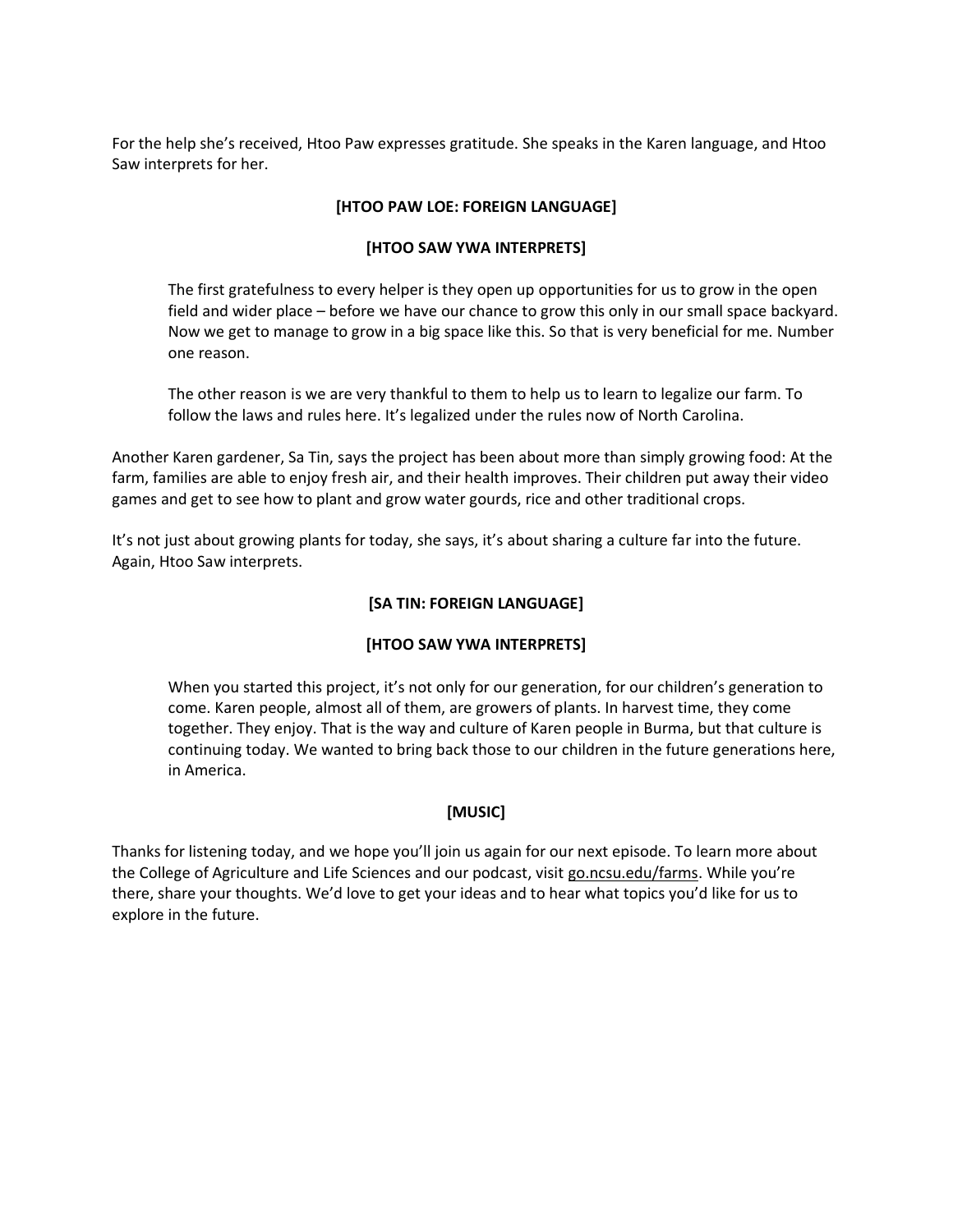#### **MORE INFORMATION**

Dig into NC State Extension's [NC Community Gardens](https://nccommunitygardens.ces.ncsu.edu/) portal t[o find a community garden](https://nccommunitygardens.ces.ncsu.edu/nccommunitygardens-connections/) near you; to learn how to [start a new garden;](https://nccommunitygardens.ces.ncsu.edu/nccommunitygardens-references/) or to find resources [to support an existing garden.](https://nccommunitygardens.ces.ncsu.edu/nccommunitygardens-community-gardening-resources/)

Another great resource? Your county North Carolina Cooperative Extension center. [button[\]Connect](https://www.ces.ncsu.edu/local-county-center) [with Cooperative Extension\[](https://www.ces.ncsu.edu/local-county-center)/button]

#### **OUR GUESTS**

**Lucy Bradley** is associate head and department extension leader for NC State University's Department of Horticultural Science and directs NC State Extension's consumer and community horticulture program. She has served in leadership roles with the grassroots North Carolina Community Garden Partners organization and the American Community Gardening Association.

**Liz Driscoll** is a 4-H youth development specialist in three NC State departments – horticultural science, entomology and plant pathology and crop and soil science. Her [4-H Grow for It!](https://growforit.ces.ncsu.edu/) program fosters curiosity and wonder among young people as they explore plants, insects and soils.

**Htoo Saw Ywa** was born in Myanmar and lived in a refugee camp in Thailand before moving to North Carolina 15 years ago. He works in a distribution warehouse, and he markets some of the produce he raises at the Karen Community Farm.

**Htoo Paw Loe** grew up on a farm in Myanmar, and she gardened while she lived in a refugee camp in Thailand. Through the Karen Community Farm, she produces food for her family and for sale in local markets. She also works in a distribution warehouse.

**Sa Tin** works as a housekeeper for the city of Raleigh. She has lived in North Carolina for 12 years, where she resettled with her son from a refugee camp in Thailand. Her husband remains in Thailand.

**Kay Coleman** works with the nonprofit Inter-Faith Food Shuttle's urban agricultural program and has played a key role in the development of the Karen Community Farm. She earned degrees in both horticultural science and animal science at NC State.

**Talmage Brown** is a retired professor from NC State University's College of Veterinary Medicine, an Inter-Faith Food Shuttle volunteer and owner of Oaky Grove, remnants of a 19<sup>th</sup> century plantation that's now home to the Karen Community Farm. He's a College of Agricultural and Life Sciences alumnus and holds advanced degrees from Oklahoma State and Cornell universities.

#### **OTHERS INTERVIEWED**

**Ar Kee** was born in Myanmar but moved to a refugee camp when he was 12 years old. He and his wife came to the United States in 2008, and he works at a golf course.

**S. Gary Bullen** is an extension associate in farm management with NC State University's Department of Agricultural and Resource Economics. He is also director of NC Farm School, an extension program that